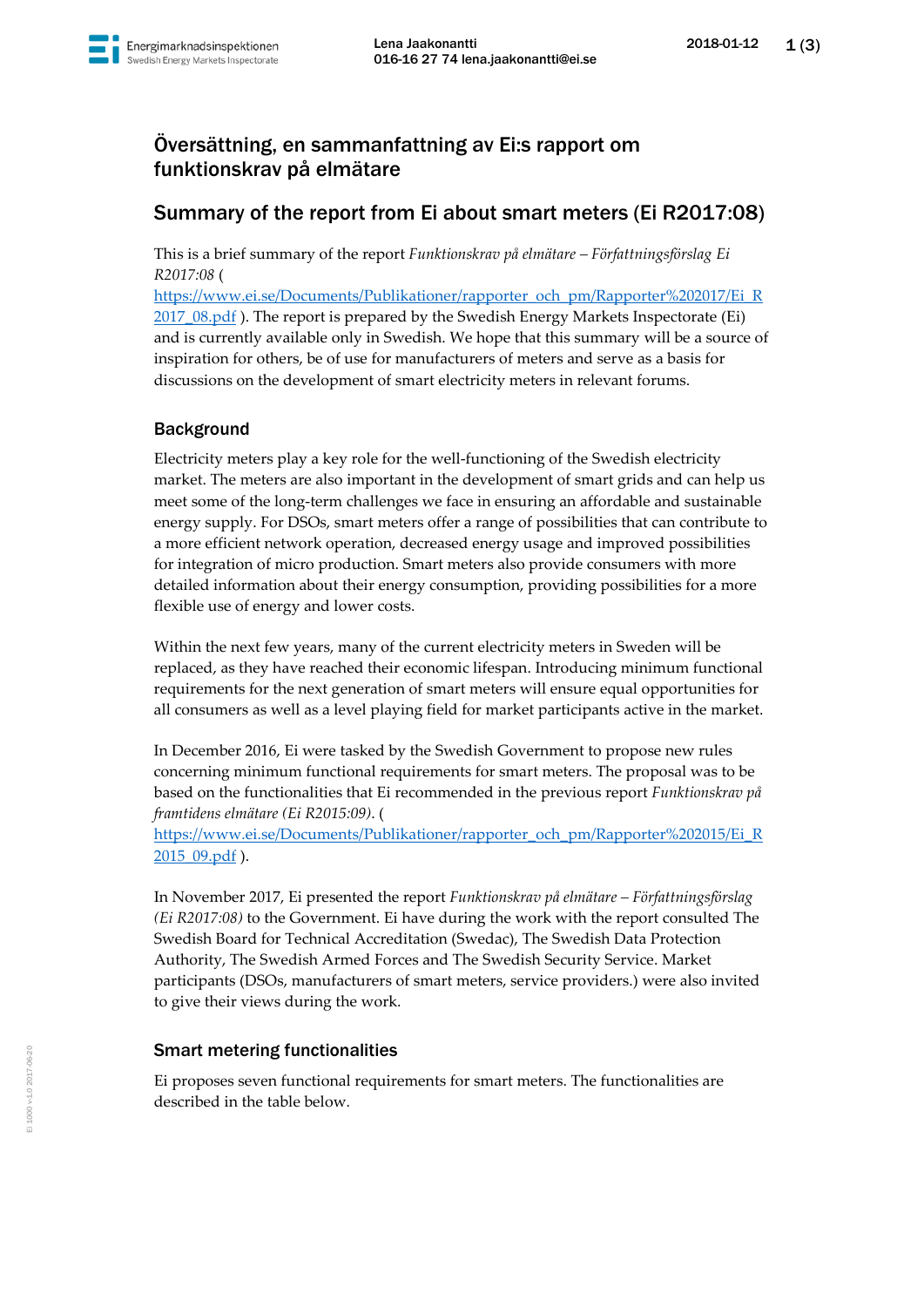

Table describing the seven suggested functions/functionalities

|                | <b>No. Functionality</b>                                                                                                                                                                                                                                                                                                                                                                                                                                                                                                         | <b>Purpose</b>                                                                                                                                                |
|----------------|----------------------------------------------------------------------------------------------------------------------------------------------------------------------------------------------------------------------------------------------------------------------------------------------------------------------------------------------------------------------------------------------------------------------------------------------------------------------------------------------------------------------------------|---------------------------------------------------------------------------------------------------------------------------------------------------------------|
| 1              | The meter should for every phase be able to measure<br>voltage, current, active and reactive power for<br>withdrawal and input of electricity. The meter should<br>also be able to measure and register the total energy for<br>withdrawal and input of electricity.                                                                                                                                                                                                                                                             | Promotes efficient network operation.<br>Facilitates integration of micro production in the<br>network.                                                       |
| $\overline{2}$ | The meter should be equipped with a customer<br>interface, supported by an open standard, for the<br>customer to be able to take part of the measured values<br>(see functionality no. 1) in near real time. It should not<br>be possible to send information to the meter through the<br>interface. The interface needs to be activated by the<br>DSO, on request by the customer, to provide information.<br>The DSO should control the identity of the user and must<br>deactivate the interface when the customer moves out. | Creates conditions for a developed energy services<br>market. Promotes demand side flexibility and<br>energy efficiency.<br>Increases customer empowerment.   |
| 3              | The DSO should be able to read the measured values<br>(see functionality no. 1) remotely (with remote control).                                                                                                                                                                                                                                                                                                                                                                                                                  | Promotes efficient collection of meter data.                                                                                                                  |
| 4              | The meter should be able to measure the energy for<br>every hour and be able to convert to measure the energy<br>for every fifteen minutes.                                                                                                                                                                                                                                                                                                                                                                                      | Increases the customers possibility to be active<br>(participate) in the market.                                                                              |
| 5              | The meter should be able to register data about the<br>beginning and end of a power outage in one or more<br>phases, that is three minutes long or more.                                                                                                                                                                                                                                                                                                                                                                         | Facilitates for the DSOs to pay compensation to the<br>customer for interruptions longer than 12 hours and<br>to report data to Ei.<br>Empowers the customer. |
| 6              | The DSO should be able to update software and change<br>settings of the meter with remote control.                                                                                                                                                                                                                                                                                                                                                                                                                               | Provides that new functionalities can be introduced<br>in a cost-efficient way.<br>Expensive field visits can be avoided.                                     |
| $\overline{7}$ | The DSOs should be able to turn on and off the power<br>through the meter with remote control.                                                                                                                                                                                                                                                                                                                                                                                                                                   | Facilitates for the DSOs to turn off the power if the<br>customer moves out.                                                                                  |
|                | This requirement only applies for meters that are not<br>transformer connected.                                                                                                                                                                                                                                                                                                                                                                                                                                                  | Expensive field visits can be avoided.                                                                                                                        |

For some of the functionalities described above, Ei regards it necessary to issue complementary provisions. These provisions may be issued by either Ei or Swedac.

Ei proposes that the functional requirements should be regulated in an ordinance and that Ei is mandated to issue complementary provisions.

#### Implementation

Ei proposes that the requirements shall apply to meters used for all low voltage customers. The requirements are proposed to be implemented by 1st of January 2025. Meters that are transformer connected at low voltage shall comply with the requirements by 1<sup>st</sup> of January 2030, or earlier if the customer so requires (but not earlier than 1<sup>st</sup> of January 2025).

The functionalities shall be implemented in such a way that unauthorized persons may not get access to information or functionalities in the meters. Consideration must be given to the General Data Protection Regulation (2016/679).